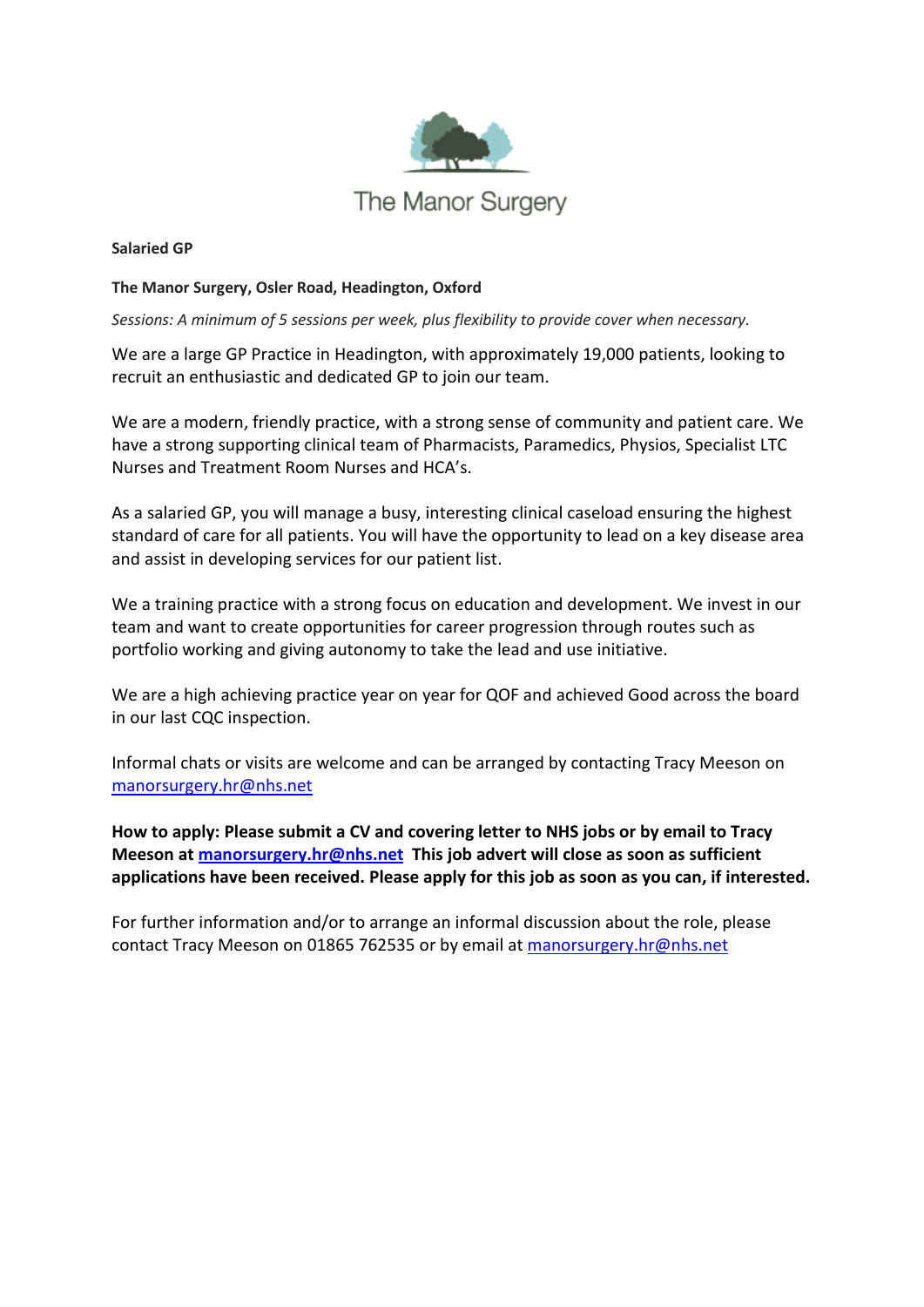#### **Job Description**

| <b>Job Title:</b> | Salaried GP                         |
|-------------------|-------------------------------------|
| Reports to:       | Partners (Clinically)               |
|                   | Practice Manager (Administratively) |

#### **Job Summary:**

The post holder will support the partners to manage a busy, interesting clinical caseload, ensuring the highest standard of care for all patients. The post holder will carry out all the duties reasonably expected of an NHS general practitioner using the standards expected by the GMC and RCGP in line with appropriate national and/or local guidelines.

### **Clinical:**

- In accordance with the practice timetable, as agreed, the post-holder will make themselves available to undertake a variety of duties, including surgery consultations, telephone consultations and queries, visiting patients at home, checking and signing repeat prescriptions and dealing with queries, paperwork and correspondence in a timely fashion
- Making professional, autonomous decisions in relation to presenting problems, whether self-referred or referred from other health care workers within the organisation
- Assessing the health care needs of patients with undifferentiated and undiagnosed problems
- Screening patients for disease risk factors and early signs of illness
- Developing care plans for health in consultation with patients and in line with current practice disease management protocols
- Providing counselling and health education
- Admitting or discharging patients to and from the caseload and referring to other care providers as appropriate
- Recording clear and contemporaneous consultation notes to agreed standards
- Collecting data for audit purposes
- Compiling and issuing computer-generated acute and repeat prescriptions (avoiding hand-written prescriptions whenever possible)
- Prescribing in accordance with the practice prescribing formulary (or generically) whenever this is clinically appropriate
- In general, the post-holder will be expected to undertake all the normal duties and responsibilities associated with a GP working within primary care.

### **Workload requirements:**

• Surgeries – the post holder will work a minimum of 5 sessions per week on a flexible basis. Each session will last 4 hours and 10 minutes. Morning surgeries usually start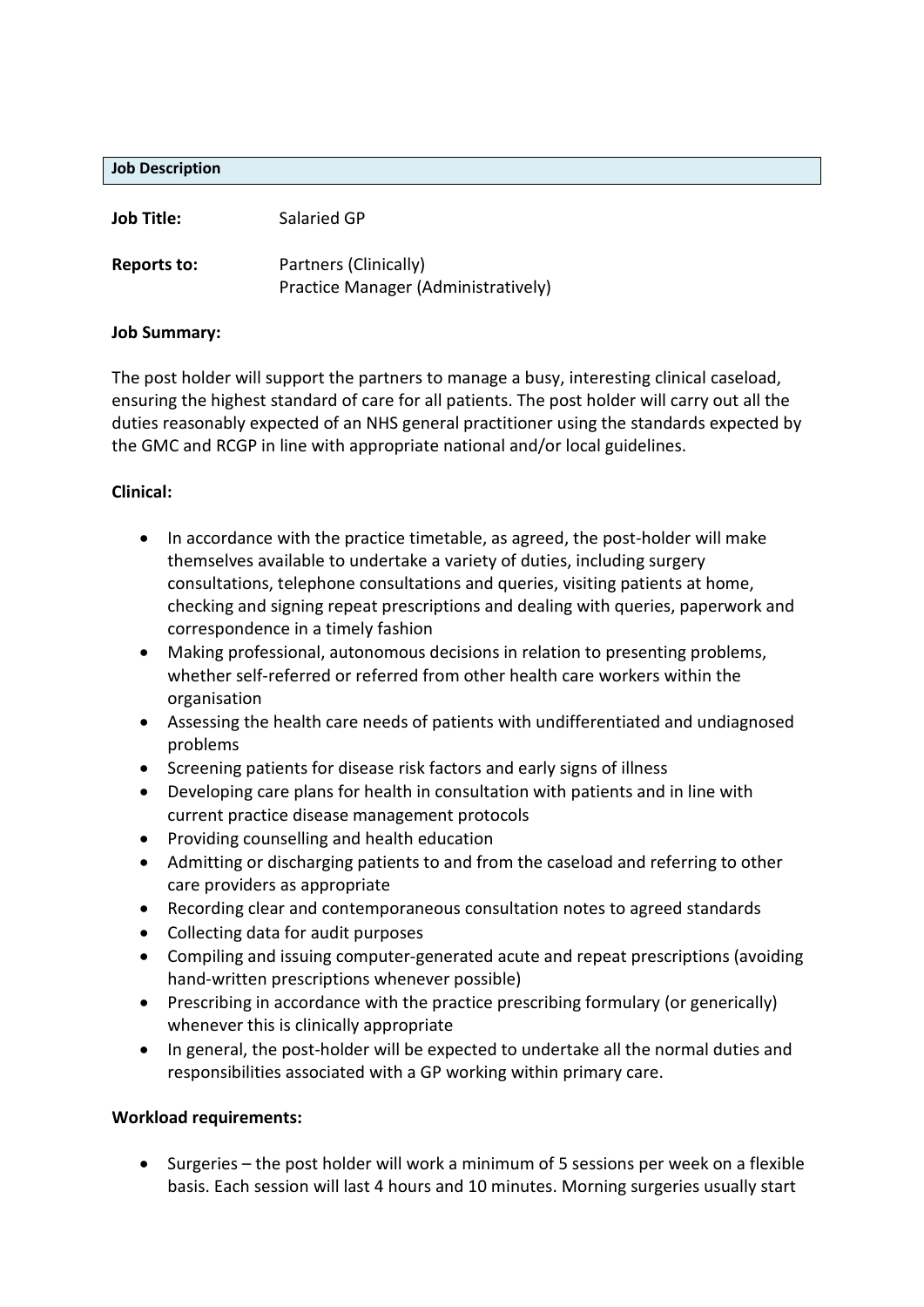at 8.30am, afternoons at 2pm and evenings at 3.30pm. We are currently operating a triage system with any booked calls or f2f appointments 15 minutes.

- Home Visits the post holder will be required to carry out home visits occasionally. Home visits are normally carried out after morning surgery.
- Administration the post holder will be required to ensure that all relevant administration is completed during normal working hours. This includes completion of medical/insurance examinations in a timely and appropriate manner to meet the needs of the practices registered patients.

## **Professional:**

- Maintain registration with the GMC and adhere to the code of professional conduct
- Ensure awareness of and compliance with all relevant practice policies/guidelines, e.g. prescribing, confidentiality, data protection, health and safety
- Maintain accurate patient records in line with professional standards of record keeping, using READ codes to ensure accurate retrieval of information for monitoring and audit purposes
- Maintain effective communication with other agencies and staff concerned with patient care and with all other disciplines within the practice, with appropriate regard to confidentiality
- Organise and prioritise own workload and manage effectively, being adaptable to deal with emergency situations when needed
- Demonstrate knowledge and apply principles of Information Governance
- Work effectively as a member of a team, maintaining a caring environment through the support of colleagues
- Co-operate and participate as required in any research projects within the practice
- Maintain professional appearance –professional conduct with colleagues, patients and relatives

# **Personal/professional development:**

In addition to maintaining continued education through attendance at any courses and/or study days necessary to ensure that professional development requirements are met, the post-holder will participate in any training programme implemented by the practice as part of this employment, with such training to include:

- Participation in an annual individual performance review, including taking responsibility for maintaining a record of own personal and/or professional development
- Taking responsibility for own development, learning and performance and demonstrating skills and activities to others who are undertaking similar work.
- Complete mandatory training requirements

# **Confidentiality:**

• In the course of seeking treatment, patients entrust us with, or allow us to gather, sensitive information in relation to their health and other matters. They do so in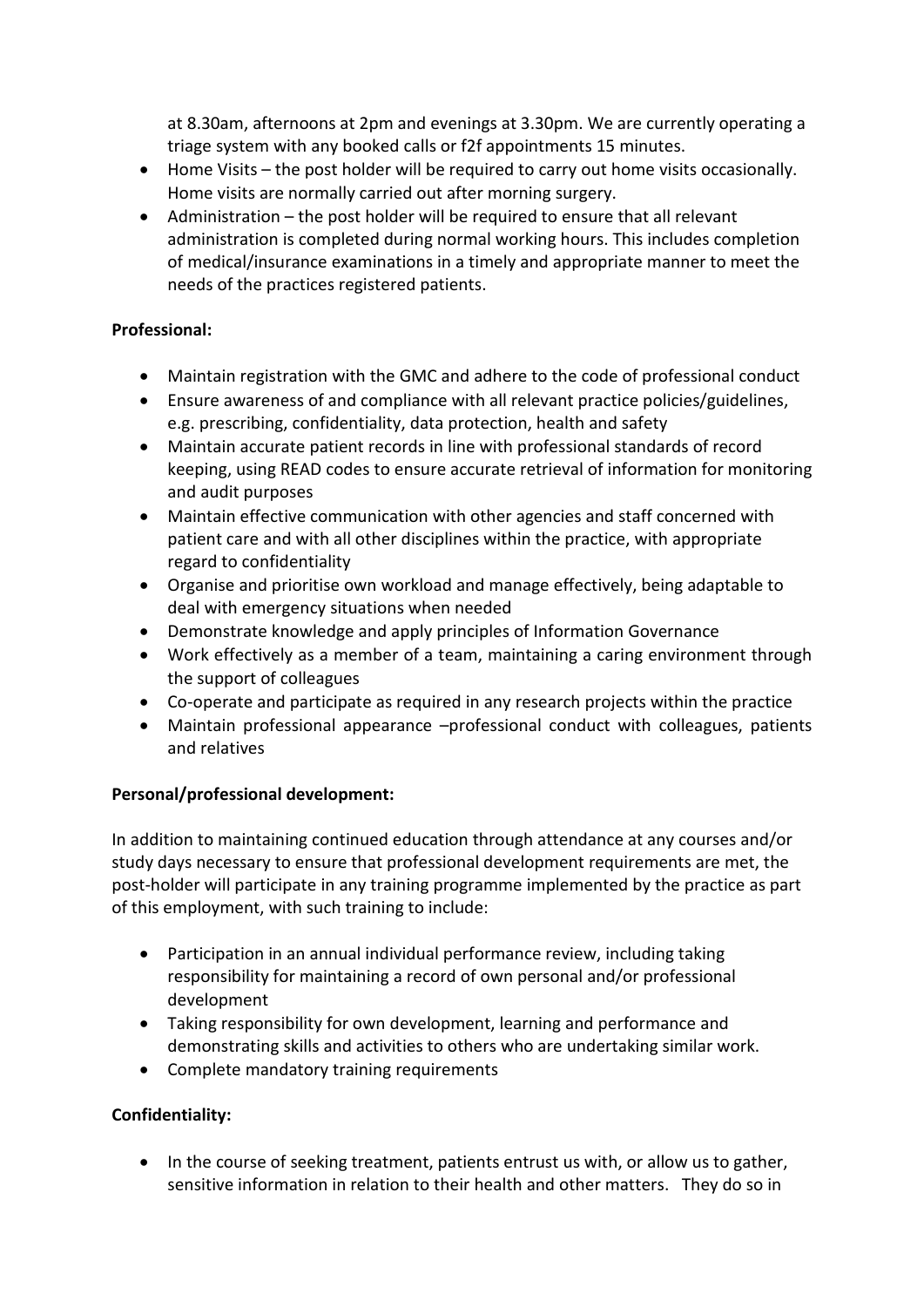confidence and have the right to expect that staff will respect their privacy and act appropriately

- In the performance of the duties outlined in this job description, the post-holder may have access to confidential information relating to patients and their carers, practice staff and other healthcare workers. They may also have access to information relating to the practice as a business organisation. All such information from any source is to be regarded as strictly confidential
- Information relating to patients, carers, colleagues, other healthcare workers or the business of the practice may only be divulged to authorised persons in accordance with the practice policies and procedures relating to confidentiality and the protection of personal and sensitive data.

## **Health & safety:**

The post-holder will implement and lead on a full range of promotion and management of their own and others' health and safety and infection control as defined in the practice health & safety policy, the practice health & safety manual, and the practice infection control policy and published procedures. This will include (but will not be limited to):

- Using personal security systems within the workplace according to practice guidelines
- Awareness of national standards of infection control and cleanliness and regulatory / contractual / professional requirements, and good practice guidelines
- Providing advice on the correct and safe management of the specimens process, including collection, labelling, handling, use of correct and clean containers, storage and transport arrangements
- Correct personal use of Personal Protective Equipment (PPE) and ensuring correct use of PPE by others, advising on appropriate circumstances for use by clinicians, staff and patients.
- Management of the full range of infection control procedures in both routine and extraordinary circumstances (e.g. pandemic or individual infectious circumstances)
- Hand hygiene standards for self and others
- Managing directly all incidents of accidental exposure
- Management and advice relating to infection control and clinically based patient care protocols, and implementation of those protocols across the practice
- Active observation of current working practices across the practice in relation to infection control, cleanliness and related activities, ensuring that procedures are followed and weaknesses/training needs are identified, escalating issues as appropriate to the responsible person
- Identifying the risks involved in work activities and undertaking such activities in a way that manages those risks across clinical and patient process
- Making effective use of training to update knowledge and skills, and initiate and manage the training of others across the full range of infection control and patient processes
- Monitoring practice facilities and equipment in relation to infection control, ensuring that proper use is made of hand-cleansing facilities, wipes etc., and that these are sufficient to ensure a good clinical working environment. Lack of facilities to be escalated as appropriate to the responsible manager